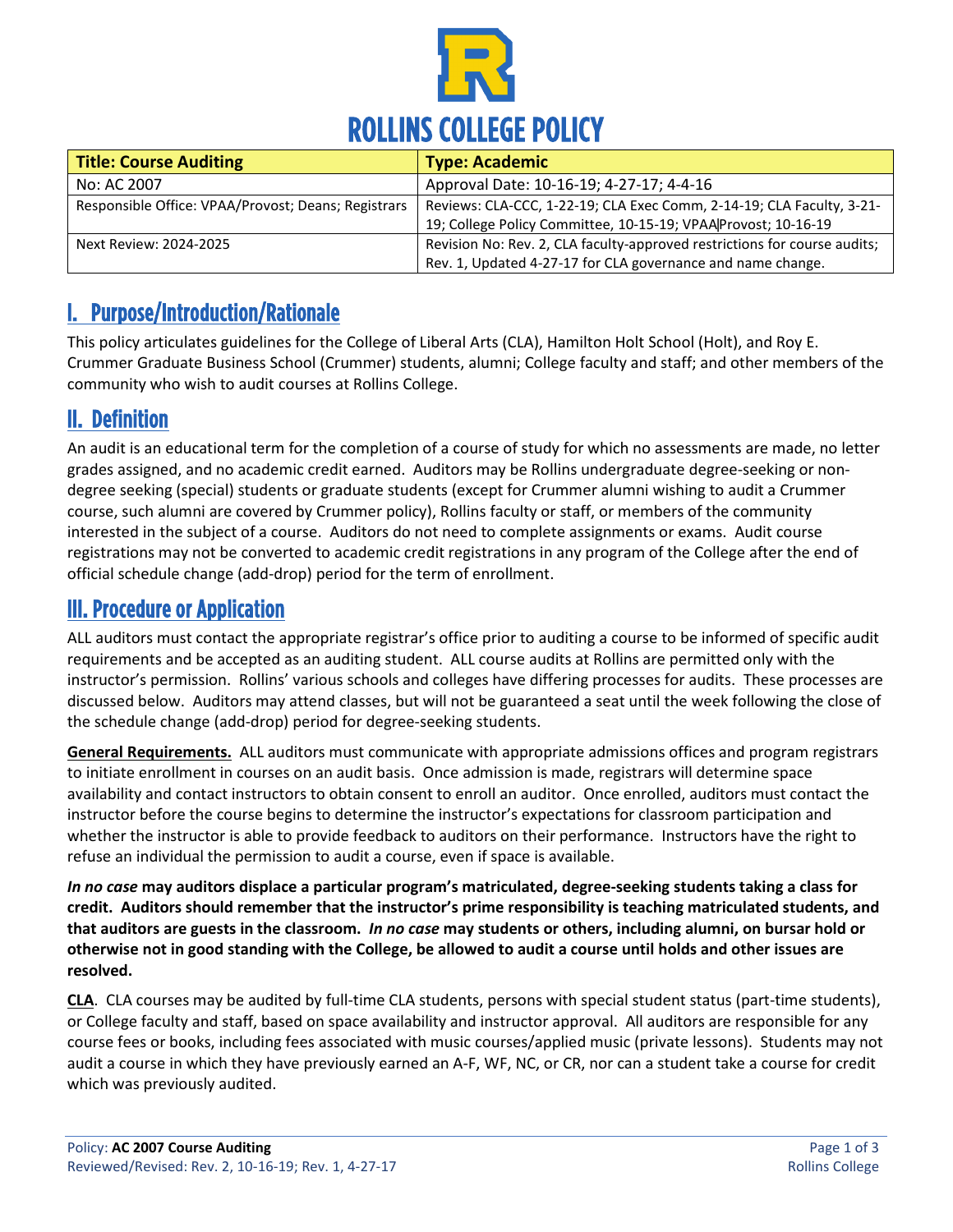Full-time CLA students and College faculty or staff, are not charged extra tuition or matriculation fees; part-time students and non-students (members of the community) will be charged a nominal matriculation fee per course audited as determined by the program Dean and Provost in consultation with the President's Cabinet. Degreeseeking students from other programs of the College (e.g., Holt or Crummer) may audit courses on a space-available basis under the guidelines for cross-enrollment articulated in the College catalog and/or handbook of the auditor.

Audited courses will be noted on the academic transcript with the grade "AU." Full-time students not originally enrolled as auditors who wish to change their status to that of auditor must do so in writing before the end of the published schedule change (add-drop) period; they will not receive a tuition discount. Audit course registrations may not be converted to academic credit registrations in any program of the College after the end of official schedule change (add-drop) period for the term of enrollment.

Non-student auditors, College faculty or staff, and members of the community, must seek admission to CLA by submitting an Auditors Application for Admission to the College's Office of Admissions. Non-students, College faculty or staff, and members of the community, may audit a maximum of two courses per term on a space-available basis and must make a formal request for readmission for each consecutive term. Once admitted auditors must complete the College's on-campus Title IX training class and before consulting the Office of Student Records to complete official enrollment(s) and the course instructor to determine classroom expectations.

**Holt**. Degree-seeking Holt students who wish to audit a course may register once the degree-seeking student registration period is complete, provided there are available seats. Audited courses are noted on the academic transcript with the grade of "AU" for "audit" that is assigned during the registration process. All auditors are responsible for any course fees or books, including fees associated with music courses/applied music (private lessons). Students may not audit a course in which they have previously earned an A-F, WF, NC, or CR, nor can a student take a course for credit which was previously audited.

Degree-seeking Holt students who register as auditors in Holt will be charged a nominal matriculation fee per course audited as determined by the program Dean and Provost in consultation with the President's Cabinet. Degreeseeking students from other programs of the College (e.g., CLA or Crummer) may audit courses on a space-available basis at no cost under the guidelines for cross-enrollment articulated in the College catalog and/or handbook.

Non-student auditors, College faculty or staff, and members of the community, must seek admission to Holt, by submitting an Auditors Application for Admission to the Holt School Admissions Office, and completing the College's on-campus Title IX training class. Non-degree seeking students registering to audit courses in Holt will be charged the same nominal matriculation fee per course audited as determined by the program Dean and Provost in consultation with the President's Cabinet. Rollins faculty and staff are not charged for course auditing in Holt, but must complete an Auditor's Application and register as an auditor.

Students not originally enrolled as auditors who wish to change their status to that of auditor must do so in writing before the last published date to withdraw without penalty; they will not receive a tuition discount. Audit course registrations may not be converted to academic credit registrations in any program of the College after the end of official schedule change (add-drop) period for the term of enrollment.

**Crummer**: Alumni of the Crummer School of Business may audit courses based on seating availability and prior instructor approval. There is no charge for tuition if alumni choose not to receive credit, but there may be costs associated with books and fees.

#### IV. Related Policies or Applicable Publications

Rollins College Policy HR 7370 *[Tuition Remission for Faculty and Staff](https://www.rollins.edu/human-resources/documents/policies/benefits/HR7370_tuition-remission-for-faculty-and-staff_03.26.2014.pdf)*

Rollins College Policy HR 7380 *Tuition Remission for Dependents of Faculty and Staff*

*[Crummer Graduate School of Business Courses for Life](https://www.rollins.edu/business/why-crummer/courses-for-life.html)* Webpage